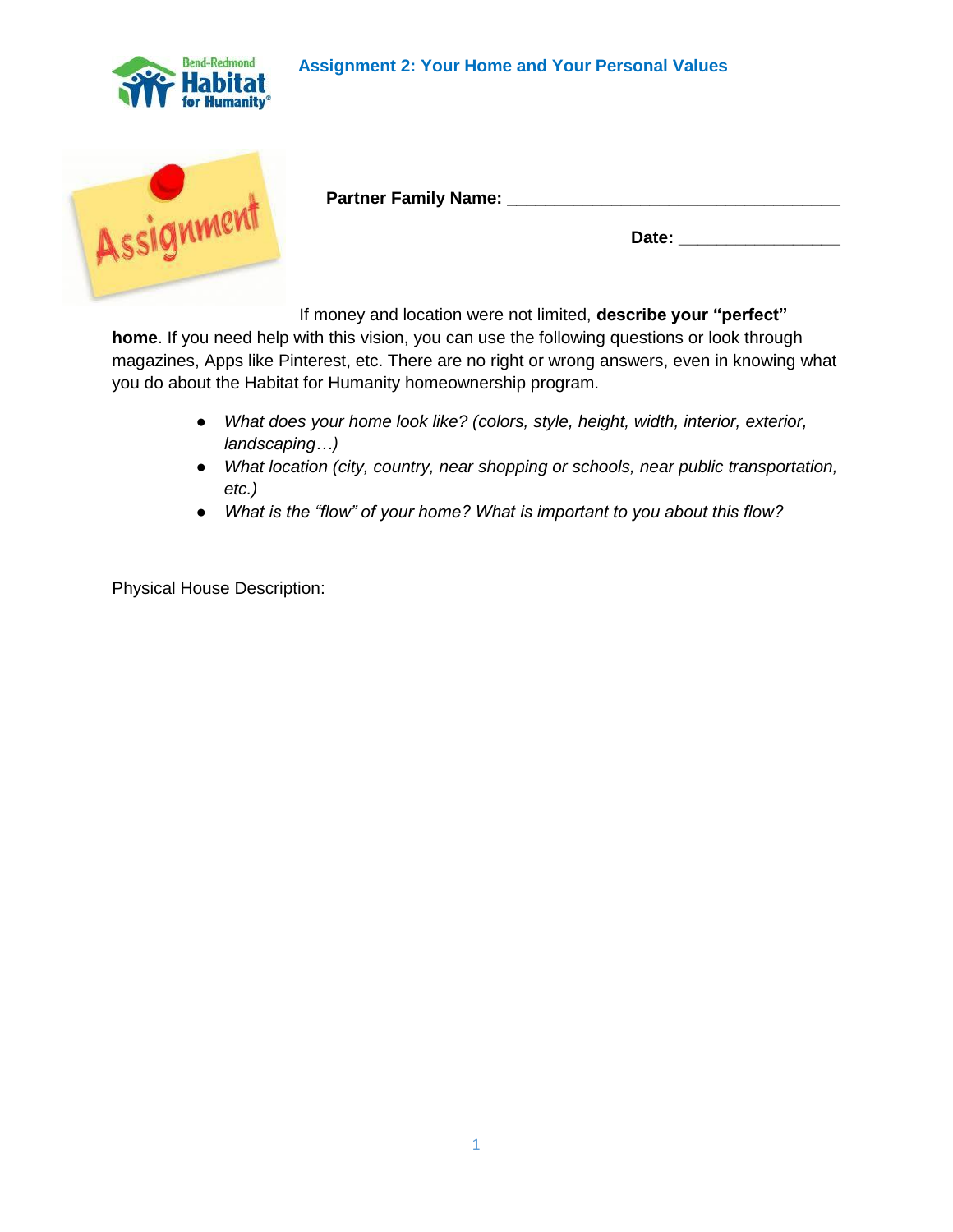

Draw a picture of your home:

Now, let's consider what you will enjoy while in your home.

- *How much time will you spend in your home? What are your favorite home activities?*
- *Do you have traditions that you will carry forward or create in your home?*
- *Pet ownership? Gardening? Traveling?*

Describe what is important to you about your home: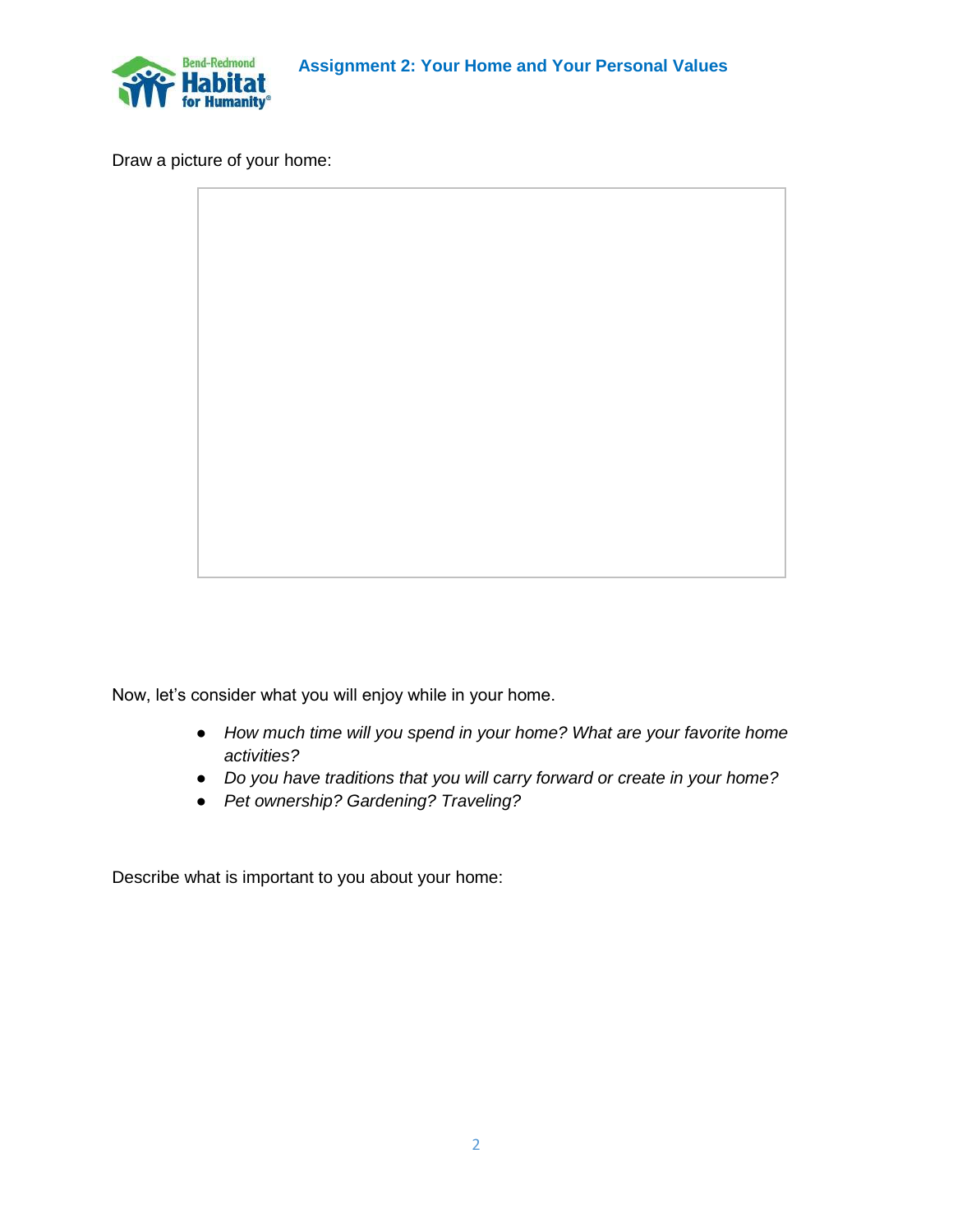

In your understanding of the Habitat for Humanity homeownership program, what qualities, activities, or parts of your vision do you imagine you will be able to create in your Habitat home?

Did anything surprising come up for you in this visioning exercise?

Please share anything else that is important to you regarding your home:

Do you have any concerns, objectives, or items you feel most concerned about in to do in preparation for homeownership? There are no right/wrong answers. These are specific to each Partner Family. List any concerns below so that we can work together to help you address them.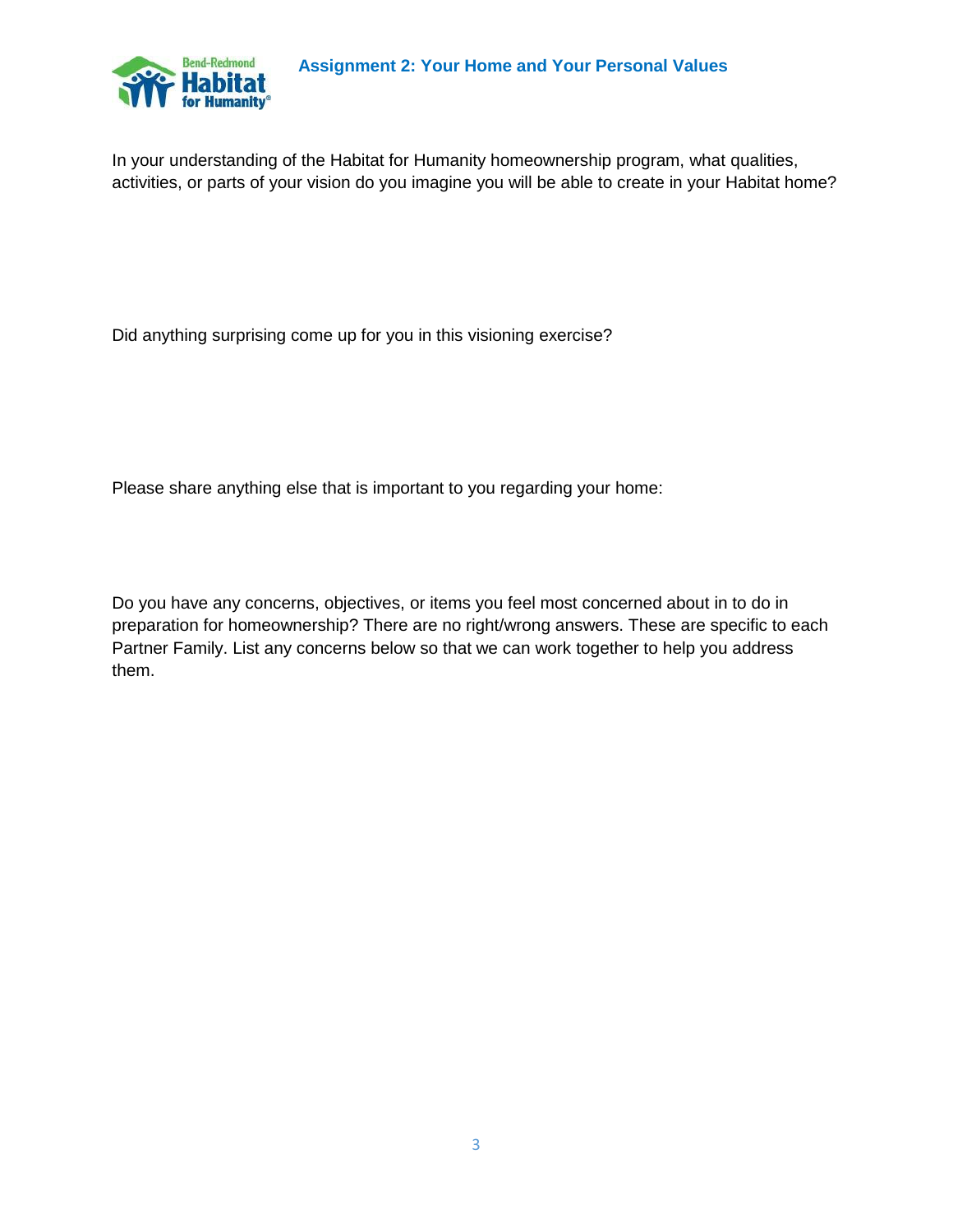

**To answer the following questions, you should have already watched the video:**  [https://www.youtube.com/watch?v=Lp\\_GOrM16Xc](https://www.youtube.com/watch?v=Lp_GOrM16Xc)

What is your answer to the presenter's first question: What is the most important thing in my life?

Document your "emotions list" (from the video) below:

What are your core values (as discovered from the activity and reading prior to the assignment)? List them (again) here:

An example of how to use your knowledge of your core values in a compassionate communication style is described below.

- 1. Observation: What happened? Observe without evaluating (like a video camera)
- 2. Self-talk: What are you telling yourself about what happened?
- 3. Feelings and Values: Connect with your internal feelings and values or needs
- 4. Settle: Take time to feel the feelings and deeply connect with the needs. When there is a deeper connection with feelings and needs, there is an internal shift that occurs that can soften and/or help relax you.
- 5. Request: Is there a do-able request of yourself or someone else that would meet your needs? For example, you can use *"When I (see, hear, notice)\_\_\_\_\_\_\_\_\_\_\_\_\_\_\_, I feel \_\_\_\_\_\_\_\_\_\_\_\_\_ because I value*

*\_\_\_\_\_\_\_\_\_\_\_\_\_\_. Would you be willing to \_\_\_\_\_\_\_\_\_\_\_\_? (a do-able request)*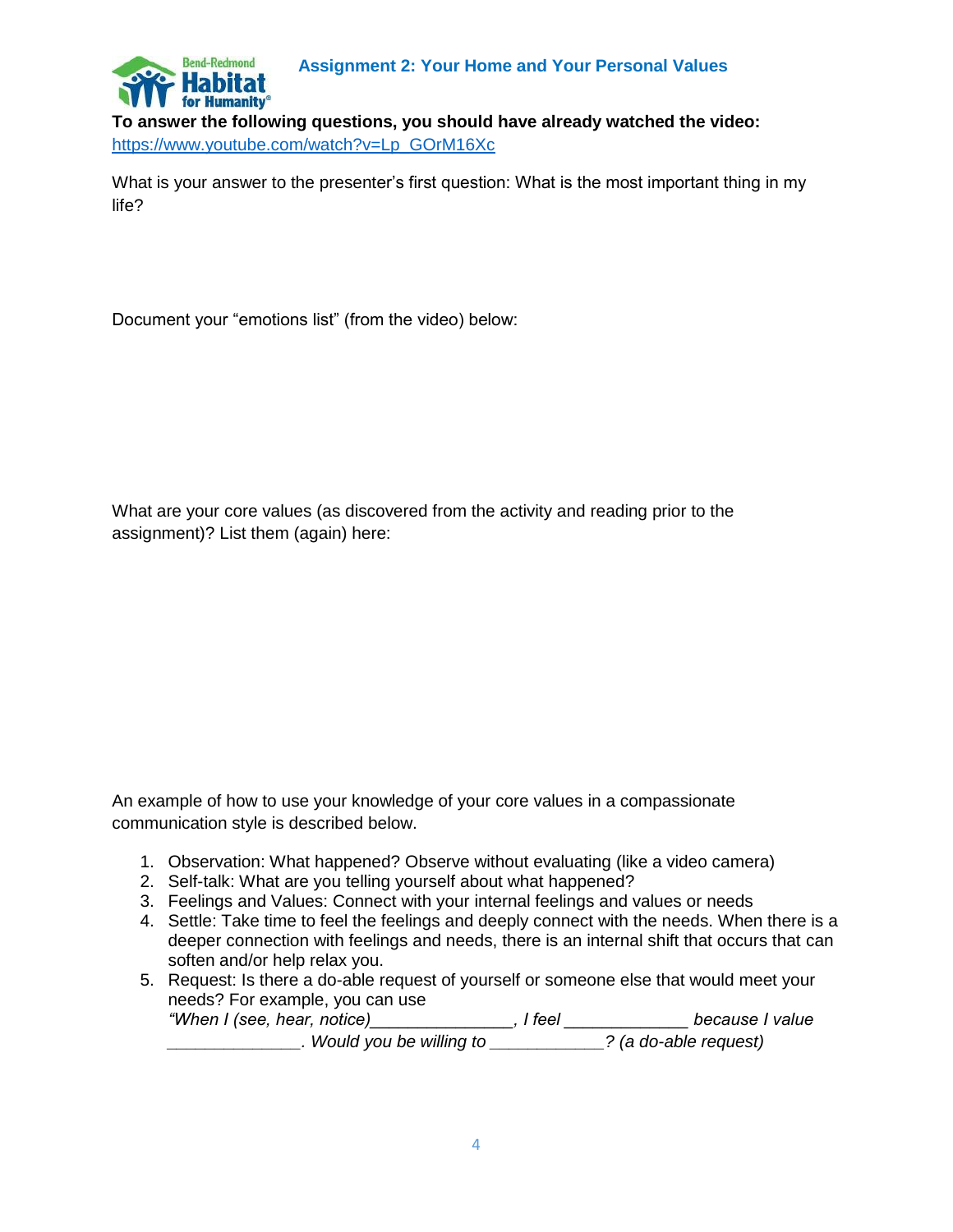

Using this example, put it into practice in your life. Describe a personal experience (whether you actually communicated this way or not does not matter. That you know HOW to communicate this way is helpful).

- 1. What happened? List the event using non-judgmental or blaming words.
- 2. What are you telling yourself about what happened? (for example, "she sounded mean because she doesn't like me")
- 3. What are your related feelings and values in this situation?
- 4. Take a moment to think about your feelings. What part of this situation is bothering you? Why is it bothering you? Can you ask for something specific that would help you feel better?
- 5. State your request:

| When I see/hear/notice  |  |
|-------------------------|--|
| I feel                  |  |
| because I value         |  |
| Would you be willing to |  |

Re-read your request. Does it sound do-able? Is it non-judgmental?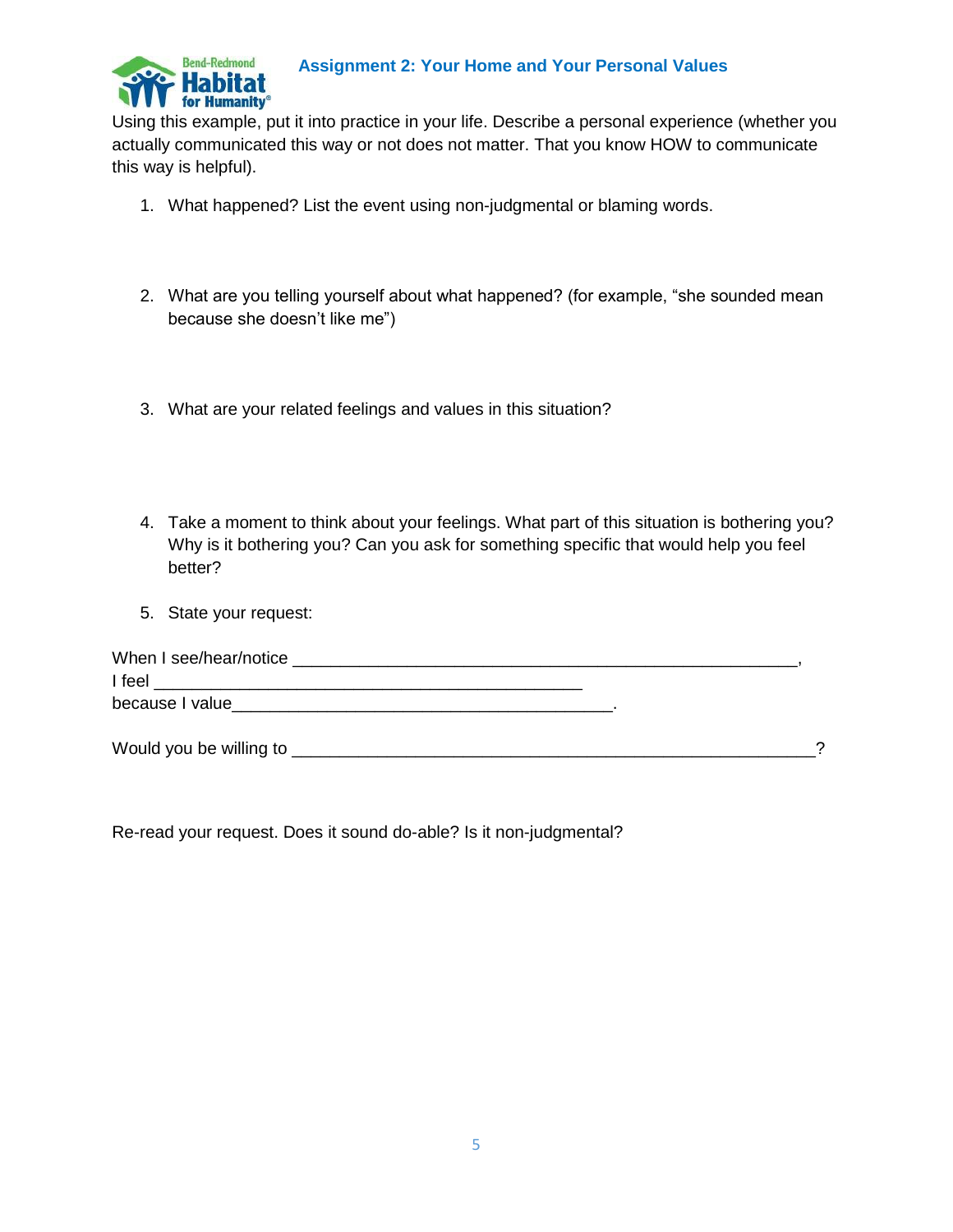

*This page intentionally left blank*